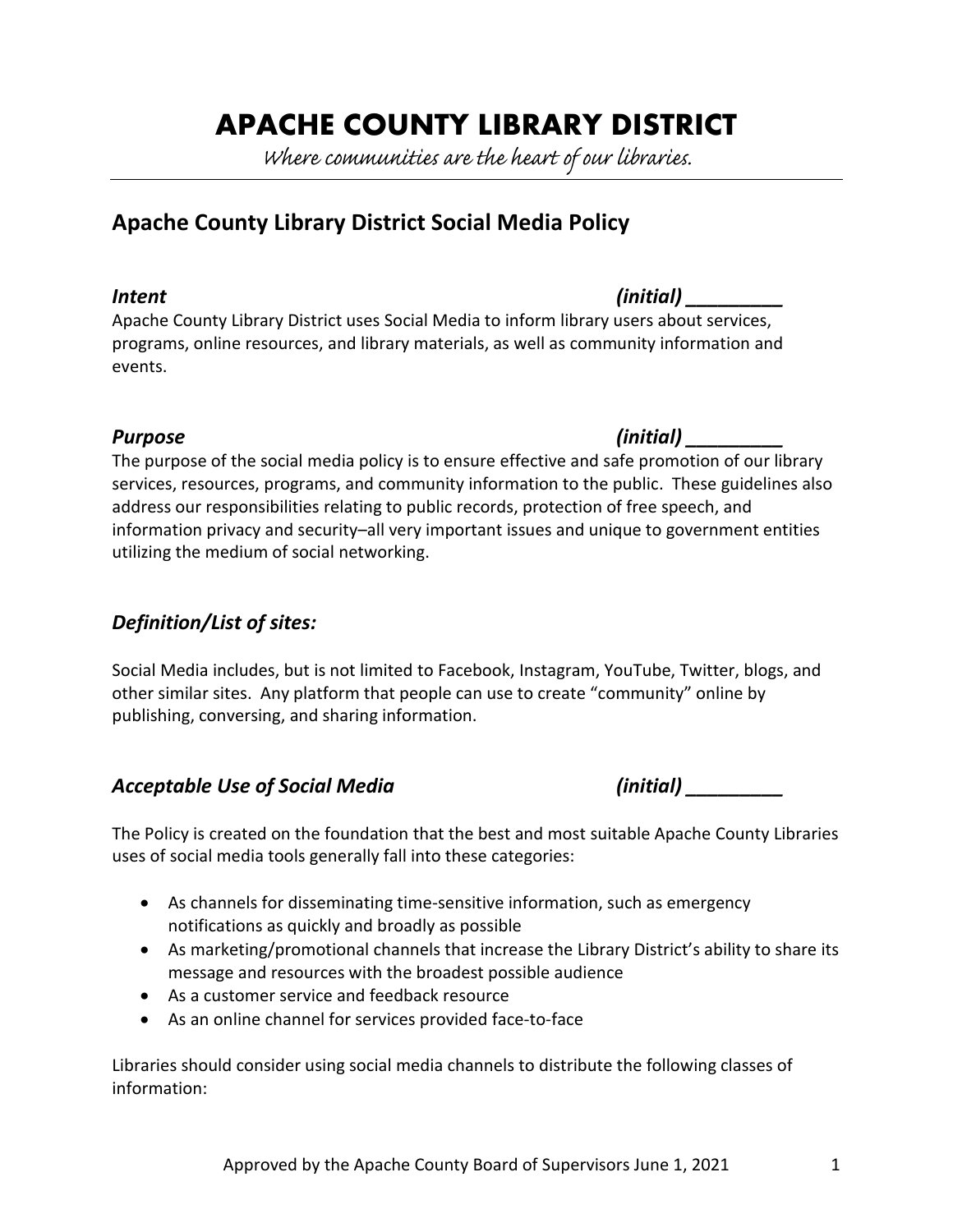- Library Resources/links to online resources
- Highlighting materials within the library
- Programs/Events
- Employment
- Emergency information
- Public Service Announcements
- Local/Community news, information, and announcements
- Customer service/feedback/answer questions

Posts should be positive in tone and should reflect the values and viewpoint of the library rather than personal opinions. Assigned staff need to be consistent in posting AND monitoring the posts for comments, questions, feedback. Please answer/respond to these posts as quickly as possible. Complaints or negative comments should not be deleted but should be engaged like any other patron complaint. Staff may move the discussion to a private venue such as chat or messaging. If a library deems any comments inappropriate, they must confer with the Library Director before removing them from Facebook. If the decision is made to remove a comment the library must retain a copy of what was removed.

### *Procedural Guidelines (initial) \_\_\_\_\_\_\_\_\_*

For security Social Media accounts should be logged out of each time a staff member completes a post. Do not remain logged in and do not have your browser remember the password. Log in only to create posts and then log back out. Records of all related accounts: usernames and passwords shall be kept up to date at the district office, remember to update that information as passwords change. Social media passwords should be changed quarterly and be complex passwords. Do not use the address, phone number or name of the library in the password. The goal is to create passwords that are not easily guessed by hackers.

Each library manager should designate one (1) staff member for their social media accounts/posts. Posts should be reviewed for correctness and appropriateness by the manager before being posted. If the manager is the social media person, please have another staff member review for errors and spelling. The assigned staff member will also be responsible for monitoring content and any feedback on Facebook and respond as appropriate in a timely manner, or have the manager respond if needed.

Content needs to be monitored to assure that it is:

- Accurate
- Spelled properly/proper use of grammar
- Timely
- Applicable to a wide audience
- Useful or actionable